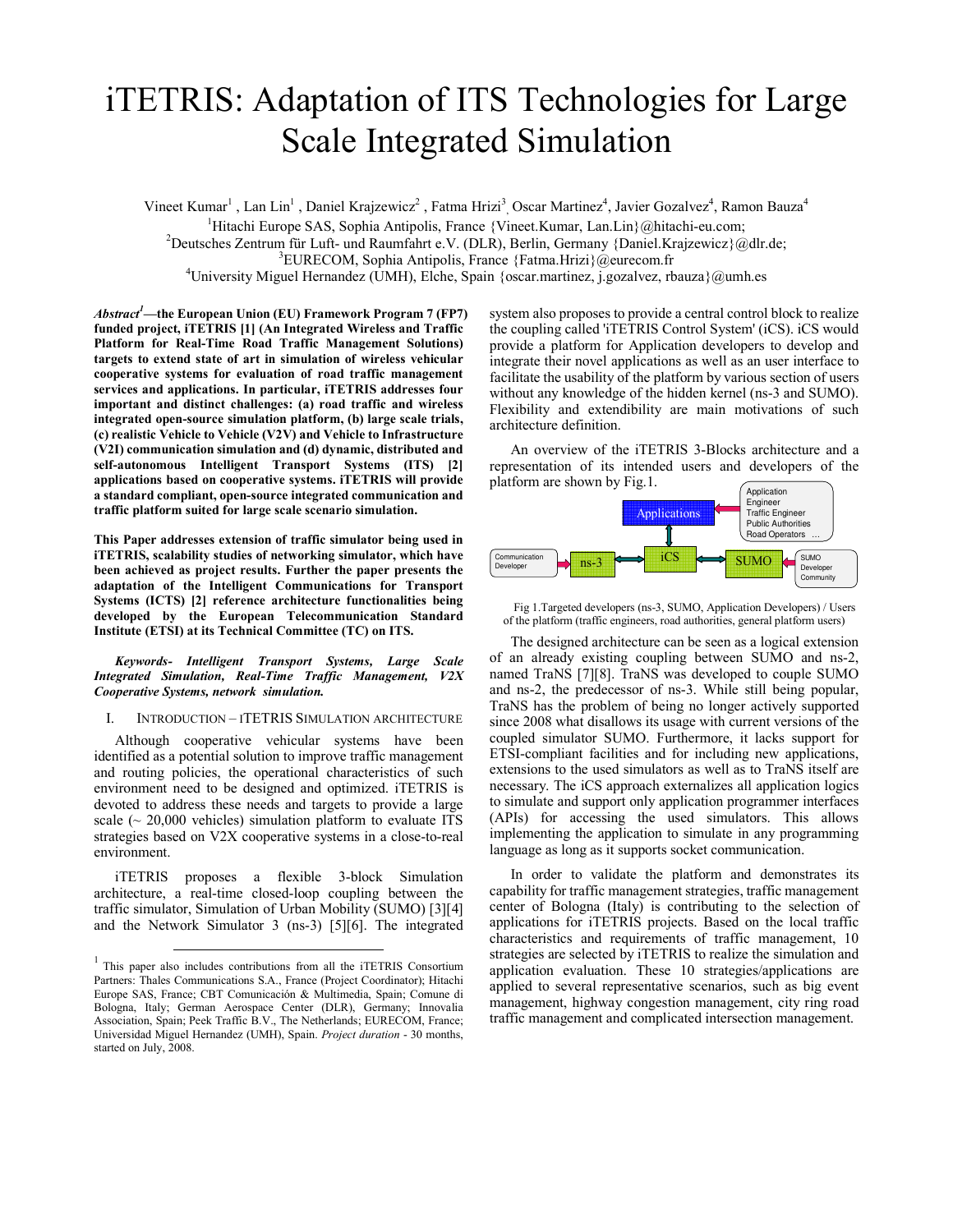### II. SIMULATING ROAD TRAFFIC USING SUMO

SUMO ("Simulation of Urban MObility") is an open source, microscopic road traffic simulation developed at the German Aerospace Center since 2001. SUMO has been successfully used within several projects for traffic management. Probably because of being available as open source, SUMO is often the first choice of institutions which are not originally involved in traffic science, but who need some basic characteristics of a real traffic's behavior. Due to this, SUMO is often used by wireless communication researchers, while traffic scientists still tend to use well-established commercial simulators such as Vissim, AIMSUN, or Paramics.

For evaluating the effects of traffic management methods or strategies, a microscopic road network simulation is needed, because both macro- and mesoscopic simulations do not allow retrieving the simulated vehicles' positions. These positions are essential information for computing the connectivity between communication participants in Vehicular Ad hoc Networks (VANET). The vehicle's positions, velocities, accelerations



Fig 6. Simulation of Bologna's inner-city ring

and/or trajectories are also needed for simulating some traffic management strategies, such as green light speed advice. In this strategy, Road side station equipped at traffic lights broadcast the traffic light phase/timing information to the oncoming vehicles to calculate the optimized speed.

Because of being designed to simulate the behavior of a synthetic population in large scale, urban road networks, SUMO is able to simulate around 200.000 vehicle movements in real time on a modern desktop PC and no restrictions are put on the network size or on the number of simulated vehicles despite the used computer's memory. These qualities make SUMO a proper tool for evaluation of large-scale traffic management strategies.

Within the iTETRIS project, SUMO was extended to meet the needs posed by the project. Because iTETRIS puts a strong emphasis on developing strategies which bring an ecological benefit, i.e. reduce pollutant emissions or fuel consumption, SUMO was extended by the possibility to compute and write the amount of  $CO$ ,  $CO<sub>2</sub>$ , HC, PMx, and NOx emissions emitted by the simulated vehicles as well as their fuel consumption. The used model was derived using the "HBEFA" database [9] which includes data about vehicle emissions for 130 vehicle classes, divided by the size (passenger, light duty and heavy duty vehicles), by the fuel type they use, by engine displacement, and Euro-norm, for different modes of travel. The values from this database were fitted using a common emission function given below, first. The obtained curves' parameter were then clustered in order to obtain a lower number of (abstract) vehicle classes for simplifying the set-up of a vehicle population for a given scenario.

$$
e(v,a) = \frac{1}{h\gamma} \left( P_0 + ma v + mg\mu_0 v + mg\beta v + mg\mu_1 v^2 + \frac{1}{2}c_w\rho A v^3 \right)
$$
  
with,

 $c_{\text{w}}^{\dagger}$ aerodynamic drag resistance m vehicle mass  $\mu_{0}^{\prime}, \mu_{1}^{\prime}$ (static and dynamic) friction coefficient  $P_0$ idle power consumption  $\gamma$  efficiency of the engine A front area of the vehicle h energy content of the fuel  $\rho$  density of the air g gravitational constant  $\beta$  slope of the road

Furthermore, SUMO was extended by the Harmonoise noise emission model [10]. A visualization example is given in Fig.7.



Fig 7. Visualisation of  $CO<sub>2</sub>$  emissions

 In subsequent iTETRIS tasks, further extensions were implemented, divided into the topics "intelligent rerouting", "intelligent traffic lights", and "advanced driver assistance systems". Most of this work concerned extending SUMO's accessibility by an external application by implementing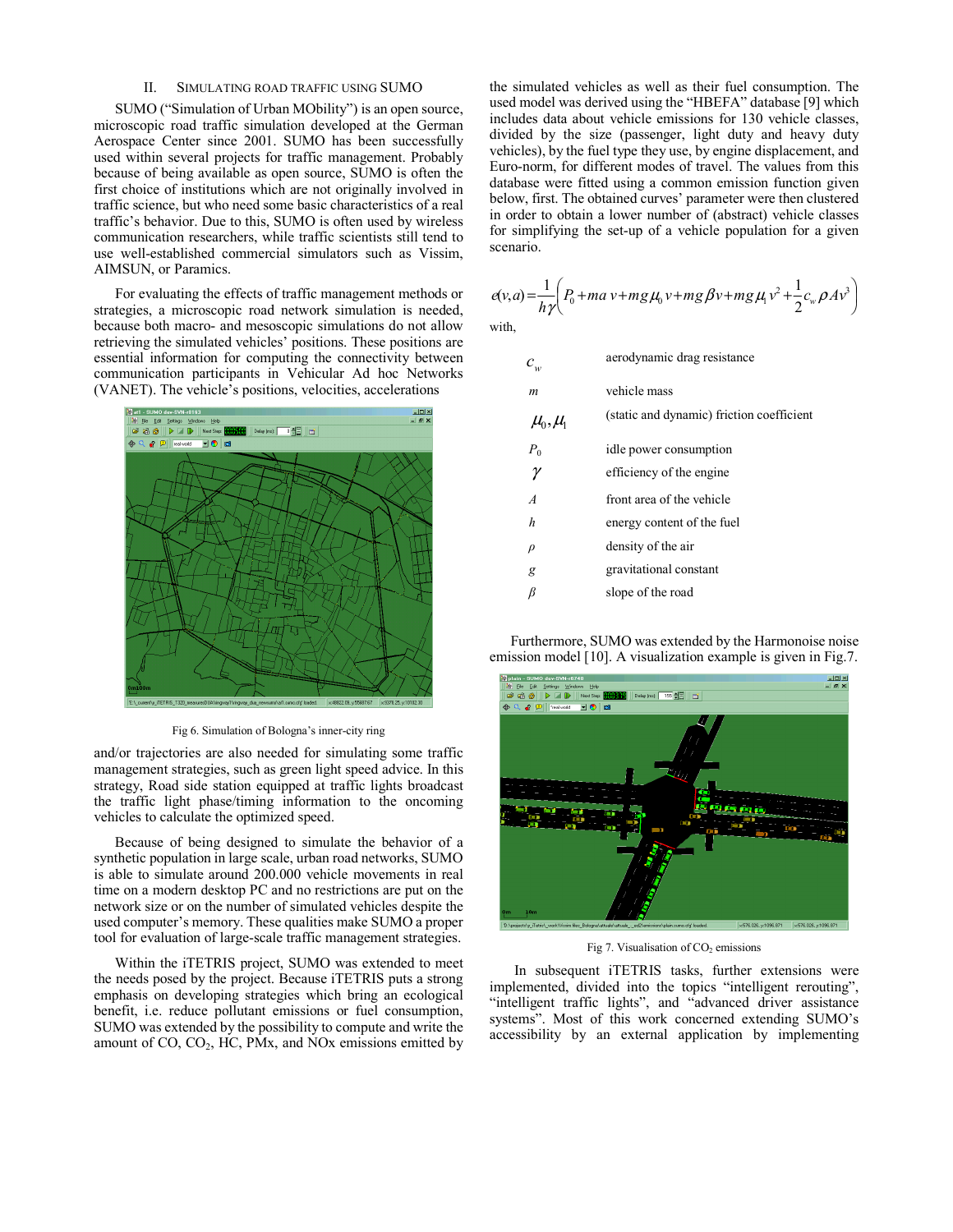interfaces for reading values of simulated structures, such as induction loops, traffic lights, and vehicles as well as interfaces for changing these structures' behavior. As already stated, these interfaces allow implementing the logic of a method to evaluate in any programming language and use it to control the simulation's behavior. The interfaces were implemented by extending SUMO's already available communication sub-system named "TraCI" [11][12] which was originally implemented by staff member of the technical university of Lübeck.

A further work package is concerned with allowing SUMO to simulate with steps <1s. Two reasons make this necessary. At first, wireless communication simulation is normally performed using very fine grained time steps and lowering the simulation time steps is here necessary for a better synchronization of both simulators. Additionally, modern traffic flow models are often using steps of 0.1s. Allowing SUMO to use lower time steps is assumed to improve the simulation quality by enabling the usage of such models and also allows their evaluation in the context of road traffic simulation research.

## III. ITETRIS LARGE SCALE REQUIREMENTS: STUDY ON LARGE SCALE CAPABILITIES OF NS-3

Considering the large scale requirements of iTETRIS, scalability has been the major concern in the choice of network simulator. For selecting the suitable network simulator, a comparative study was done on three widespread network simulators: ns-3, ns-2 [13] and OMNeT++  $[14]$  because they suit the basic parameters required for the development of the iTETRIS project. The three network simulators were analyzed and compared with regard to several critical aspects. Although ns-2 and OMNET++ have been widely used by the scientific community for simulation research over the past years, the relatively new ns-3 is intended to be the successor of ns-2. In fact, the number of ns-3 users is growing every month as the official website ns-3 downloads shows. Besides, ns-3 has demonstrated in our study high scalability capabilities and presents a more modular architecture, multi-technology support and superior future prospects in comparison with the others simulators. Regarding the simulation capabilities for large-scale scenarios, whereas ns-3 is capable of running simulation with more than 20000 wireless mobile nodes, ns-2 (version 2.33) was not able to simulate more than 8000. Furthermore, ns-2 requires a greater RAM memory consumption compared to ns-3 when considering high number of nodes. For these reasons, ns-3 has been selected as the iTETRIS wireless network simulation platform. Within iTETRIS project phase, the following access technologies will be developed and evaluated: ITS G5A, UMTS, WiMAX and DVB-H.

In spite of the ns-3 scalability capabilities, additional enhancements and performance improvements are needed to meet the demanding requirements of iTETRIS. It is convenient to highlight that iTETRIS is aimed to simulate city-sized scenarios and heterogeneous environments where multiple vehicles transmit/receive messages over more than one technology at the same time. Consequently, execution times are expected to be considerably high. Although on-going effort is being made by ns-3 developers to provide the simulator with support for parallelized simulations (simulation over several computers), it is not clear whether this technique will speed up wireless networks simulations. In this context, iTETRIS has developed and evaluated a set of optimization solutions to improve simulation performance, mostly aimed at simplifying physical layer complexity. For instance, the management of the interfering transmissions has been improved achieving up to 30% of performance improvement. Besides, the procedure for calculating the number of interfering nodes has also been optimized in order to prevent vehicles to process packets transmitted by distant nodes. An interference range has been included. The benefits of this technique can be observed in Fig. 4. The results are for 1h emulation time, 20000 and 10000 nodes, different interference ranges (700m, 400m and 100m) and high traffic density.



Fig. 4: Performance improvement by limiting the interference range.

Another factor directly impacting on the simulation performance estimation is related to the packet rate employed for the transmission of periodic messages, e.g CAM. When reducing the CAM rate from 10 to 2 packets per second, 80% execution time improvement is achieved. Further reductions in execution times can be obtained with, for instance, more powerful computational resources, code optimization, and static library compilation and region restrict communication simulation.

## IV. ITETRIS COMMUNICATION ARCHITECTURE: ADAPTATION OF ICTS REFERENCE ARCHITECTURE

 iTETRIS adheres to the objective to maintain constant effort to be in compliance with reference communication architectures being developed at ETSI TC ITS. Based on the constraints involved with large scale integrated simulations,



Fig 2. Adaptation of ICTS Communication Architecture by iTETRIS 3-blocks Integrated Simulation Architecture.

iTETRIS accordingly adapts to the reference architectures to suit its objectives. Fig. 2 demonstrates the adaptation of the ICTS communication architecture by the iTETRIS 3-Blocks architecture's communication and networking components.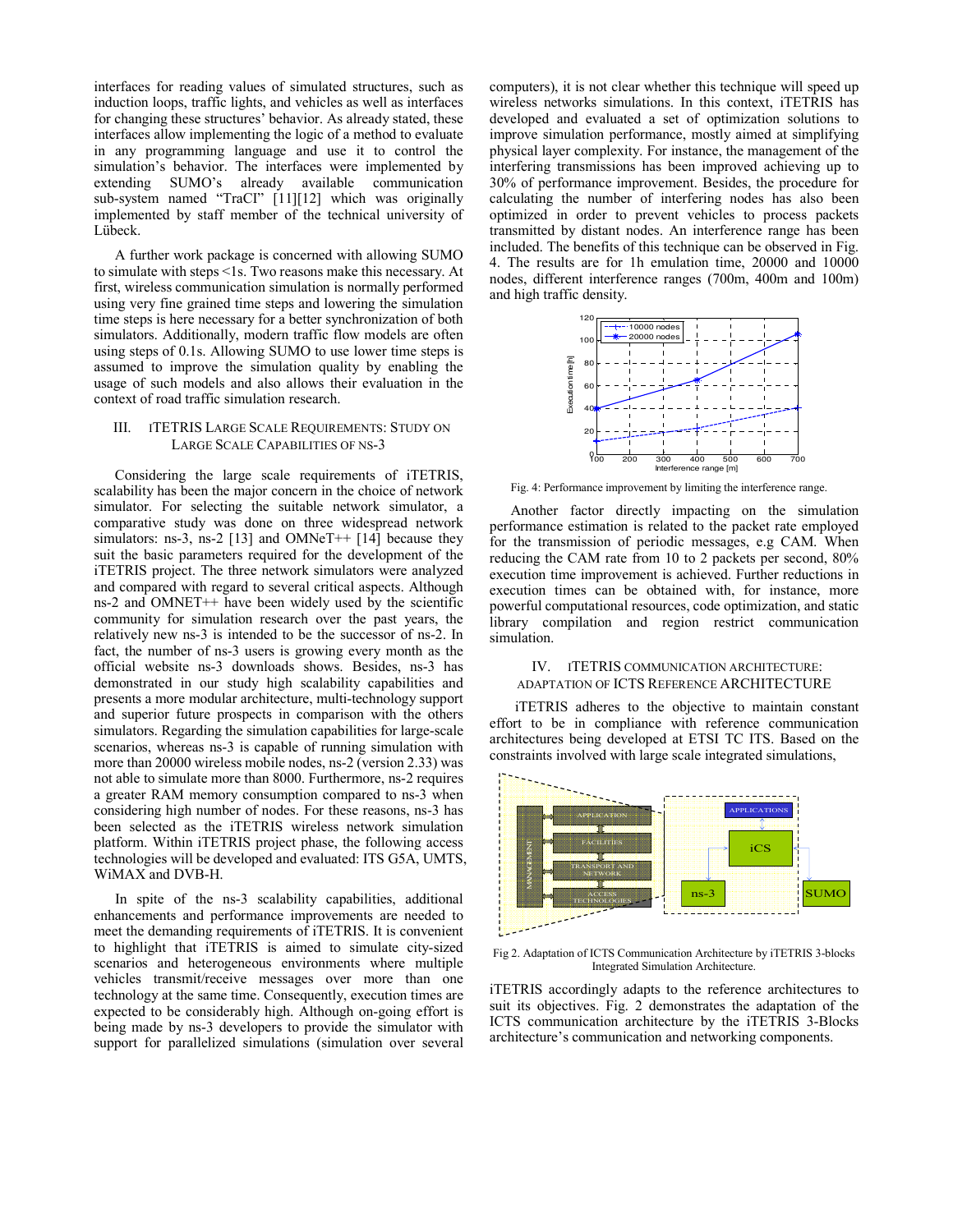The ITS 'Applications' and 'Facilities' are included in the iTETRIS Application and iCS respectively, whereas the ITS 'Transport and Network', 'Management' and the 'Access technologies' are present in the ns-3. For computational optimization (adhering to the large scale simulation requirements of the iTETRIS platform), the implementation approach of the ITS Facilities' message management will be shared between iCS and ns-3.

# A. Adaptation of ITS facilities' for large scale integrated simulation: Communication and Application Related Facilities in iTETRIS.

Facility layer is a supporting layer defined by ETSI for cooperative systems. It covers 5-7 OSI layers [15] and provides generic functions to cooperate with Transport & Networking layers and to support ITS applications. ETSI defines three basic components in this layer:

"Application support" facilities and "information support" facilities are responsible for data management and application support functions, while "communication support" facilities aim to achieve applications' requirements in terms of communication modes.

iTETRIS' 3-Blocks architecture design complements the efforts to reduce computational time and resources by intelligent placement of modules to reduce inter-block message exchanges. Given this consideration, facilities layer as defined within ETSI is shared between iCS and ns-3. ns-3 will contain communication-related facilities. On the other hand, iCS implements Application-related facilities that are all the facilities which are closer to the application. Basically, it contains both "application support" and "information support" facilities. This aims to reduce as much as possible messages exchanges between these two blocks. The facility components are modified accordingly to function efficiently across the communication module spread across iCS and ns-3.

Appropriate adaptation of the ITS facilities for an efficient large scale simulation (iTETRIS) can be demonstrated by referring to the methodology adapted for implementation of the communication-related Message Management Facility.

iTETRIS' Message Management facility is responsible for handling exchange of V2X messages for cooperative communication. Examples of some of the safety and traffic efficiency cooperative messages proposed to be included within iTETRIS are Cooperative Awareness Message (CAM) and Decentralized Environmental Notification Message (DENM) proposed by ETSI.

The Message Management block is divided between the iCS and ns-3. The idea is to maintain a record of transmitted message payload data in iCS but not sending the actual payload to the message management component in ns-3 and subsequently to the transport layer (in ns-3) and further down the stack to be transmitted. Here. iTETRIS exploits the capability of ns-3 to create packets with 'dummy' payloads (without actual payload data) of specified size. In addition, iCS's Message Management also maintains a track of sent payloads and identifiers to locate on reception by the destination node. Subsequently on reception, the actual payload is obtained by the destination node by doing a simple look-up and delivered to the application. This method prevents excessive and large (in terms of size of data exchange) interactions between ns-3 and iCS, thus minimizing computation resources. This approach would limit the interaction between ns-3 and iCS, to only when it is necessary i.e when a facility message content (eg. DENM) has to be modified. Also the method abides to the 'classical' notion of a layered network architecture, according to which a forwarding node is not suppose to be aware of the payload content, unless it the intended destination , in which case it passes up to the application (or the 'Facilities' located at iCS in iTETRIS) .

## B. VANET Protocols for iTETRIS: Adaptation for a computationally efficient large scale simulation

iTETRIS intends to propose geo-networking non-IP stack (iTETRIS C2C stack) along with the existing IPv4 and IPv6 stacks. iTETRIS C2C stack would embed within a combination of basic and advanced (with topology awareness, advanced routing capabilities etc.) geo-networking protocols. iTETRIS has built liaisons with other on-going EU projects and standardization bodies. For development of the iTETRIS' basic geo-networking, it follows the specifications proposed by the on-going EU project, GeoNet [16]. The basic geo-routing protocols' implementations, intended to be included within iTETRIS platform are geo-unicast, geo-anycast, geo-broadcast and topo-broadcast. In addition, iTETRIS also proposes innovative mechanisms to enhance the routing capability of classical geo-routing protocols.

Advanced geo-broadcast routing schemes focus basically on ensuring reliability in multi-hop message dissemination. For instance, BZB [17] uses a distance-based strategy to select the forwarder node in order to cover the entire area. Other geo-routing protocols, also planned to be implemented are eg. GPSR, MOPR etc. Another mechanism that will be adopted is 'Intelligent Geo-routing'. This concept enables nodes to self-estimate the road topology and the neighbors' heading direction making use of network beaconing in the absence of digital maps. The neighbor data collected by this process is then statistically analyzed by each vehicle and subsequently, information like the number of neighbors, direction of traffic can be estimated by each node, this leads to intersection identification which helps efficient forwarding of packets. In addition, by Intelligent Geo-routing, vehicles can also be able to identify curves in the road topology. Furthermore, all above mentioned protocols will be studied and extended (if possible) to have a better V2V/V2I integration.

This specification and implementation work is still undergoing in the project.

## V. GEO-NETWORKING STACK IMPLEMENTATION IN NS-3

 For the development of the c2c stack in ns-3, the node structure is analyzed. An overview of ns-3 conceptual implementation architecture can be observed in Fig. 3. As depicted in Fig. 3, any communication stack in ns-3 needs to be attached on similar guidelines. Depending on the simulation scenario and application requirements,the appropriate stack will attach itself to an ns-3 node. Apart from the c2c stack structure in ns-3, iTETRIS would incorporate in ns-3 a geographical